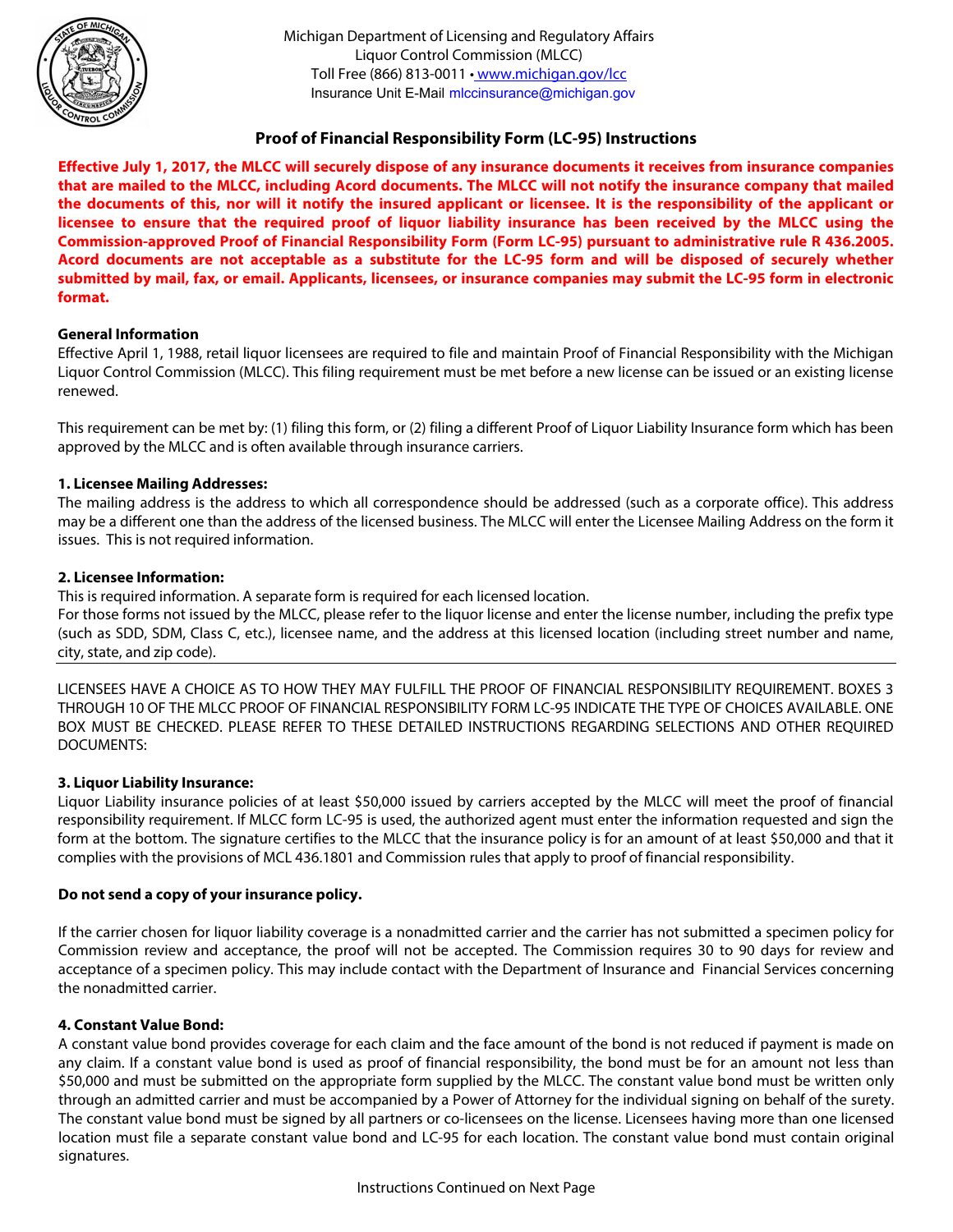#### **5. Certificate of Deposit:**

If a certificate of deposit is used as proof of financial responsibility, it must have a value of at least \$50,000 and provisions to maintain a balance of this amount at all times. A pledge agreement supplied by the MLCC is also required as a filing document when the certificate of deposit is chosen.

The certificate of deposit must provide for the State of Michigan as first claimant and use the federal ID number or social security number of the licensee for tax and interest purposes. It must be issued by a bank, savings bank, savings & loan association, or credit union that is licensed to do business in Michigan.

The certificate of deposit must be maintained for two years after the licensee ceases to operate the licensed business or a new proof of financial responsibility is submitted. The LC-95 form and pledge agreement must be signed by an officer of the financial institution and a safekeeping receipt must also be submitted. The licensee must also sign the pledge agreement. **The pledge agreement & safekeeping receipt must contain original signatures of all parties.** 

#### **6. Cash**

If cash is submitted to the Commission as proof of financial responsibility, it will be held by the Commission for two years after the licensee ceases to operate the licensed business or a new proof of financial responsibility is submitted.

#### **7. Stocks or Bonds**

If stocks or bonds are used as proof of financial responsibility, please contact the Insurance Unit of the Licensing Division to obtainthe pledge agreement and a copy of the financial responsibility rules which outline the specific types of acceptable securities. (Note: The Assistant Attorney General's office has determined that shares in a mutual fund do not qualify under the definitions of securities in Rule 436.2001.) The pledge agreement and LC-95 must be completed and signed by an officer of the brokerage firm or financialinstitution where the actual stock certificates are held. The licensee must also sign the pledge agreement. A listing of the stocks and bonds which include the price per share and number of shares is also required as a filing document when stocks or bonds are chosen. **The pledge agreement must contain original signatures.** 

#### **8. Combination of Cash, Stocks, or Bonds:**

A combination of cash, stocks or bonds is also acceptable. Refer to the sections on cash or stocks and bonds (above) for detailed information.

#### **9. Irrevocable Trust - If a trust is used as proof of financial responsibility it must:**

- Be irrevocable and have documented principal value of at least \$50,000 and provisions to maintain this amount at all times and must list the trust corpus.
- List the State of Michigan as first claimant and beneficiary for the first \$50,000 of the trust amount.
- Contain a provision that no terms of the trust can be changed, or withdrawals made, without the consent of the MLCC.
- Be administered by a financial institution authorized to operate in Michigan. Attach a complete copy of the Irrevocable Trust to this Proof of Financial Responsibility.
- Remain in effect for two years after the licensee ceases to operate the licensed business or a new Proof of Financial Responsibility is submitted.
- An officer of the financial institution that will administer the trust must sign the LC-95.

#### **10. Irrevocable Letter of Credit:**

If an irrevocable letter of credit (not line of credit) is used as proof of financial responsibility, it must have a value of at least \$50,000 and provisions to maintain a balance of this amount at all times. The acceptable form for irrevocable letter of credit is available from the Insurance Unit of the Licensing Division and is required as a filing document when the letter of credit is chosen. The letter of credit must provide for the State of Michigan as first claimant and beneficiary and must be issued by a bank, savings bank, savings and loan association, or credit union that is licensed to do business in Michigan. The value of the letter of credit must be maintained for two years after the licensee ceases to operate the licensed business or a new proof of financial responsibility is submitted. The LC-95 form must be completed and signed by an officer of the financial institution issuing the letter of credit and the original letter of credit with completed LC-95 form must be submitted to this office.

**11. Date:** Enter the date the form was completed.

**12. Phone Number:** Enter the daytime phone number of the authorized insurance agent or bank representative.

**13. & 14. Authorized Agent or Bank Representative:** Enter insurance agent, insurance representative, or bank representative. Please read and understand the requirements for providing proof of financial responsibility. Sign in Box 13 and enter your printed name and title in Box 14.